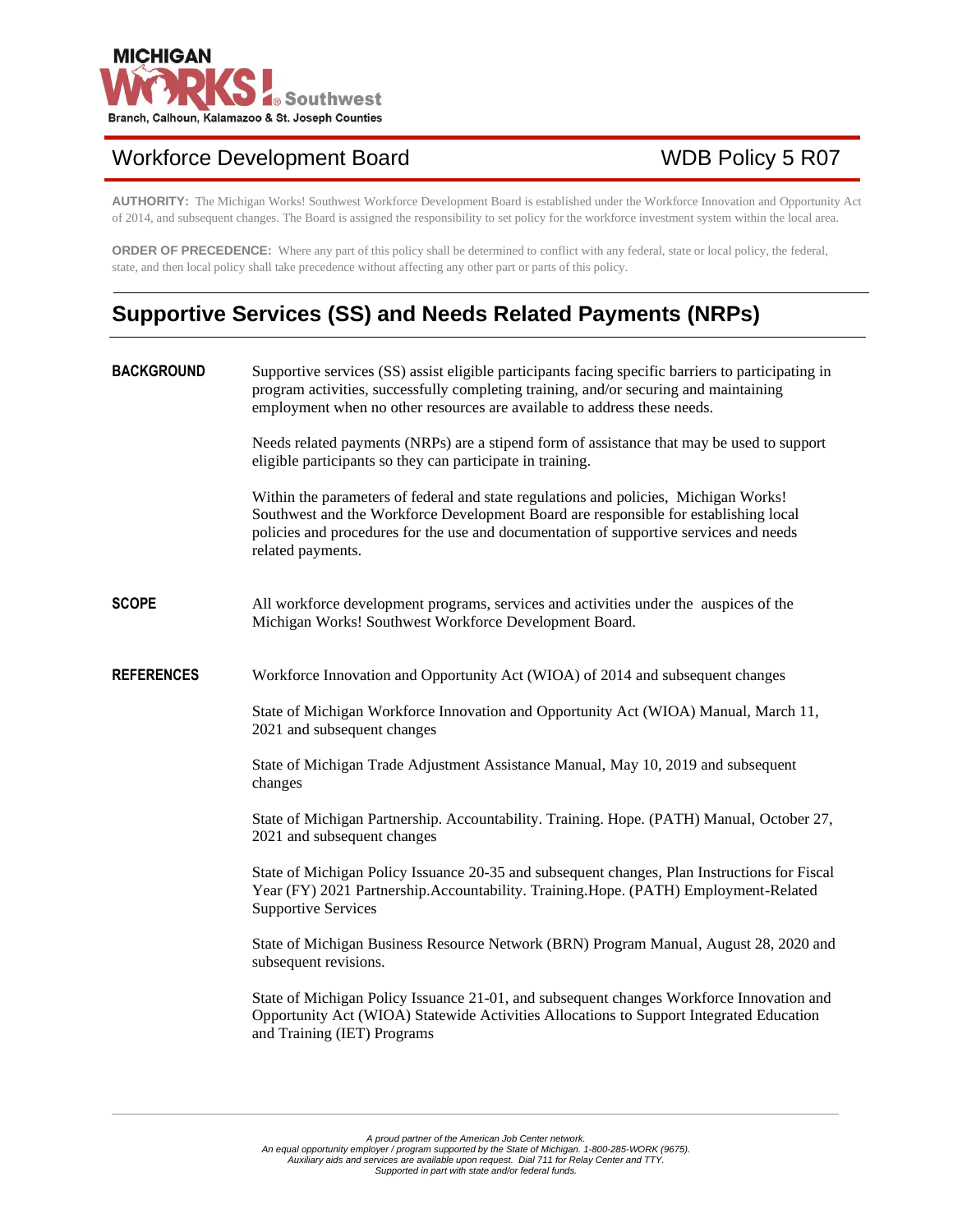| State of Michigan Policy Issuance 20-07 and subsequent changes, The Workforce Innovation |
|------------------------------------------------------------------------------------------|
| and Opportunity Act (WIOA) Four-Year Regional and Local Plans for Program Years (PYs)    |
| 2020 through 2023                                                                        |

| State of Michigan Policy Issuance 20-34c2 and subsequent changes, Fiscal Year (FY) 2021<br>Temporary Assistance for Needy Families (TANF) Refugee Program Extension |
|---------------------------------------------------------------------------------------------------------------------------------------------------------------------|
| State of Michigan Policy Issuance 21-34 and subsequent changes, Fiscal Year (FY) 2022                                                                               |
| Partnership.Accountability.Training.Hope. (PATH) Transitional Support Services                                                                                      |

State of Michigan WIOA Electronic Participant Management Information Guide (E P-MIG) and subsequent changes

State of Michigan WIOA Youth Electronic Participant Management Information Guide (E P-MIG) and subsequent changes

State of Michigan Trade Adjustment Act Electronic Participant Management Information Guide (E P-MIG) and subsequent changes

State of Michigan Welfare Reform Electronic Participant Management Information Guide (E P-MIG) and subsequent changes

State of Michigan Community Ventures / Business Resource Network Electronic Participant Management Information (E P-MIG) Guide and subsequent changes

Training and Employment Guidance Letter (TEGL) 19-16 Operating Guidance for the Workforce Innovation and Opportunity Act

20 CFR 680 Adult and Dislocated Worker Activities under Title I of the Workforce Innovation and Opportunity Act

### **POLICY** A. Supportive Services

- 1. Total funds available for supportive services shall be established within the requirements of the fund source and/or State policy guidance and negotiated with each subrecipient/service provider. The role of supportive services as a program component shall be described in each program's plan for service delivery.
- 2. Supportive services shall only be provided to individuals who meet the fund source and/or State policy requirements, are determined eligible, registered, and actively participating in a workforce development program and/or meet the requirements as set forth in state and/or federal guidance.
- 3. WIOA funds may be used for supportive services only when other resources are not available.
	- a. An attempt to utilize at least one other resource to address the identified supportive service in need must be made.
	- b. This attempt shall be documented in case notes along with the reason why it wasn't used.
- 4. For all funding sources, the program staff shall determine the need for the supportive service(s) and document this information in the participant's One Stop Management Information System (OSMIS) Individual Service Strategy (ISS), case notes, and participant file.

*\_\_\_\_\_\_\_\_\_\_\_\_\_\_\_\_\_\_\_\_\_\_\_\_\_\_\_\_\_\_\_\_\_\_\_\_\_\_\_\_\_\_\_\_\_\_\_\_\_\_\_\_\_\_\_\_\_\_\_\_\_\_\_\_\_\_\_\_\_\_\_\_\_\_\_\_\_\_\_\_\_\_\_\_\_\_\_\_\_\_\_\_\_\_\_\_\_\_\_\_\_\_\_\_\_\_\_\_\_\_\_\_\_\_\_\_\_\_\_\_\_\_\_\_\_\_\_\_\_\_\_\_\_\_\_\_\_\_\_\_*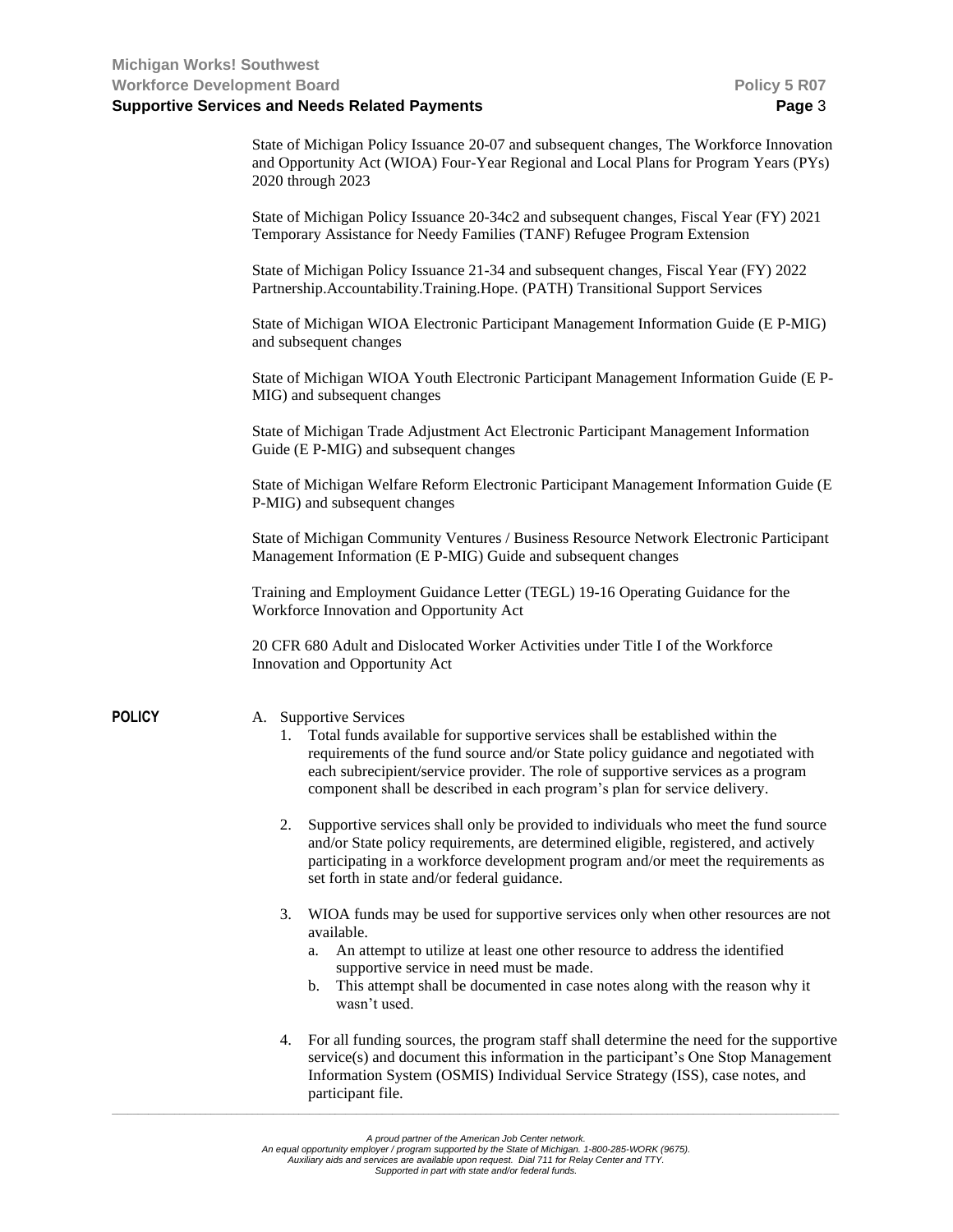- 5. Based on federal, state and local policies, subrecipients/service providers shall establish written procedures for the use, distribution, and documentation of supportive services.
	- a. The written procedures shall include
		- 1. specific language that addresses a referral process to ensure that other sources of support are used when available; and
		- 2. language for processing supportive services and needs-related payments to ensure that acceptable accounting procedures are used in the provision of supportive services.
	- b. A copy of the subrecipient/service provider's supportive services procedures shall be provided to the MW!SW Administrative Unit annually within 30 calendars days of the signing of the subaward agreement.
	- c. The liability for equitable administration and documentation of supportive services is the responsibility of the subrecipient/service provider.
- 6. Local supportive service limitations and restrictions shall be established by the MW!SW Administrative Unit within federal and state policy guidelines and fund source and/or State policy requirements.
	- a. Supportive Services as they relate to Special Initiatives must follow guidelines established by funding source and/or State policy.
	- b. See Attachment A for a detailed description of local supportive service guidelines by fund source and/or State policy.
- 7. Subrecipients/service providers may establish supportive service limits within the MWSW locally established limitations that are more restrictive than State and federal policy.
- 8. On a case-by-case basis, and based on documented need, the MWSW Administrative Unit, at the written request of a subrecipient/service provider, and within federal and state policy guidelines, may waive a local supportive service limitation.
- 9. Regardless of the funding source, all supportive services shall be documented in the Supportive Services section of the OSMIS and a case note entered to describe the need and distribution of the assistance.
- 10. Within fund source guidelines and/or State policy, the Michigan Works! Southwest Administrative Unit may authorize other supportive services in the event services are not available from other sources and the service is needed in the acquisition or retention of employment or to continue training services. Subrecipients/service providers shall submit individual requests in writing, to the Michigan Works! Southwest Administrative Unit.
- 11. Subrecipients/service providers, One Stop partners and other community partners shall work together to coordinate the use of supportive services to prevent duplication of these resources.

Referral procedures, eligibility requirements, service limits and other information for partner and community-based supportive services shall be documented and shared with all subrecipients/service providers and One Stop partners.

*\_\_\_\_\_\_\_\_\_\_\_\_\_\_\_\_\_\_\_\_\_\_\_\_\_\_\_\_\_\_\_\_\_\_\_\_\_\_\_\_\_\_\_\_\_\_\_\_\_\_\_\_\_\_\_\_\_\_\_\_\_\_\_\_\_\_\_\_\_\_\_\_\_\_\_\_\_\_\_\_\_\_\_\_\_\_\_\_\_\_\_\_\_\_\_\_\_\_\_\_\_\_\_\_\_\_\_\_\_\_\_\_\_\_\_\_\_\_\_\_\_\_\_\_\_\_\_\_\_\_\_\_\_\_\_\_\_\_\_\_*